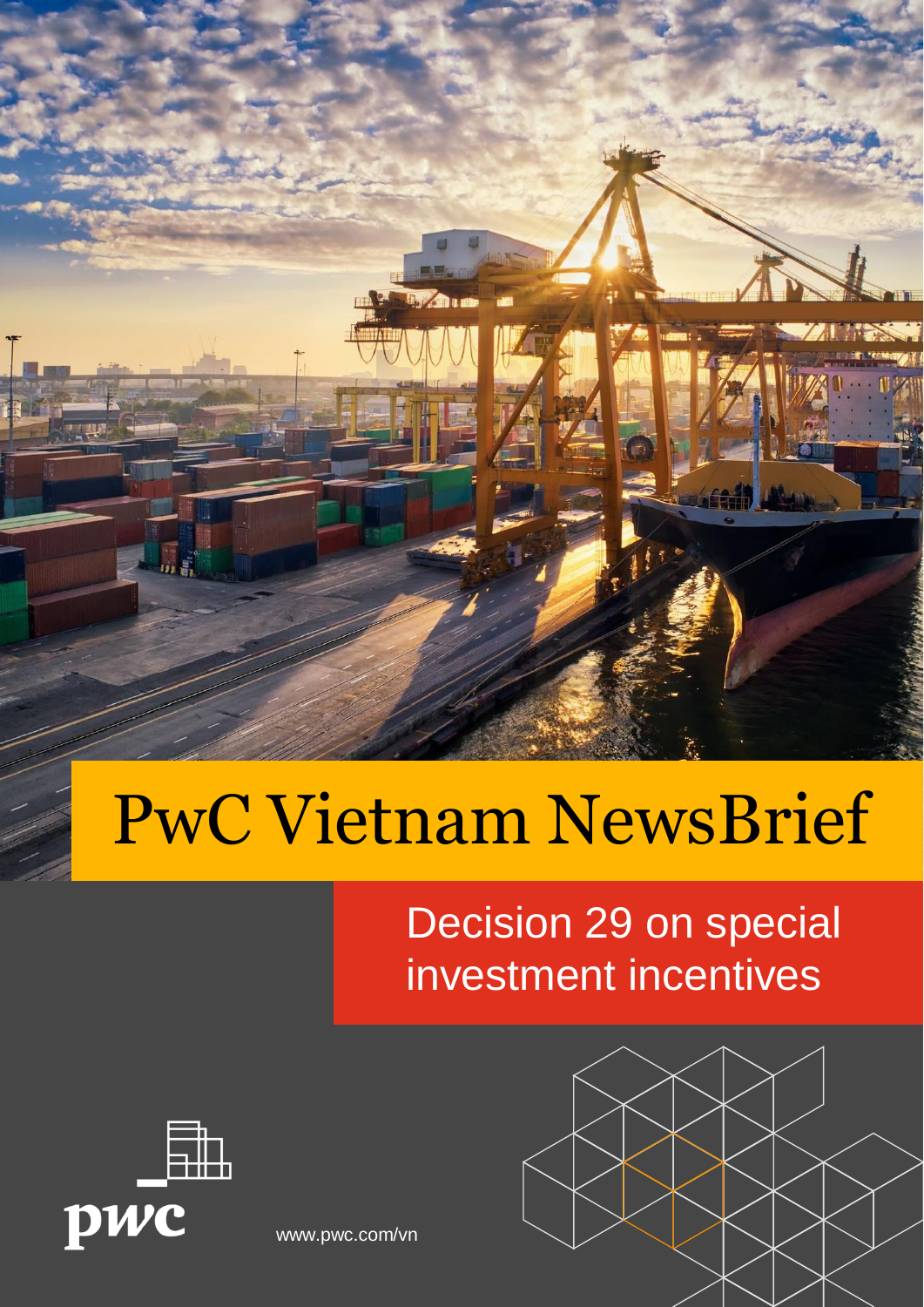### At a glance...

**Presentation title** 

On 6 October, the Government issued Decision 29/2021/QD-TTg on special investment incentives available for R&D and large investment projects specified in the Law on Investment. The Decision took effect on the signing date.

1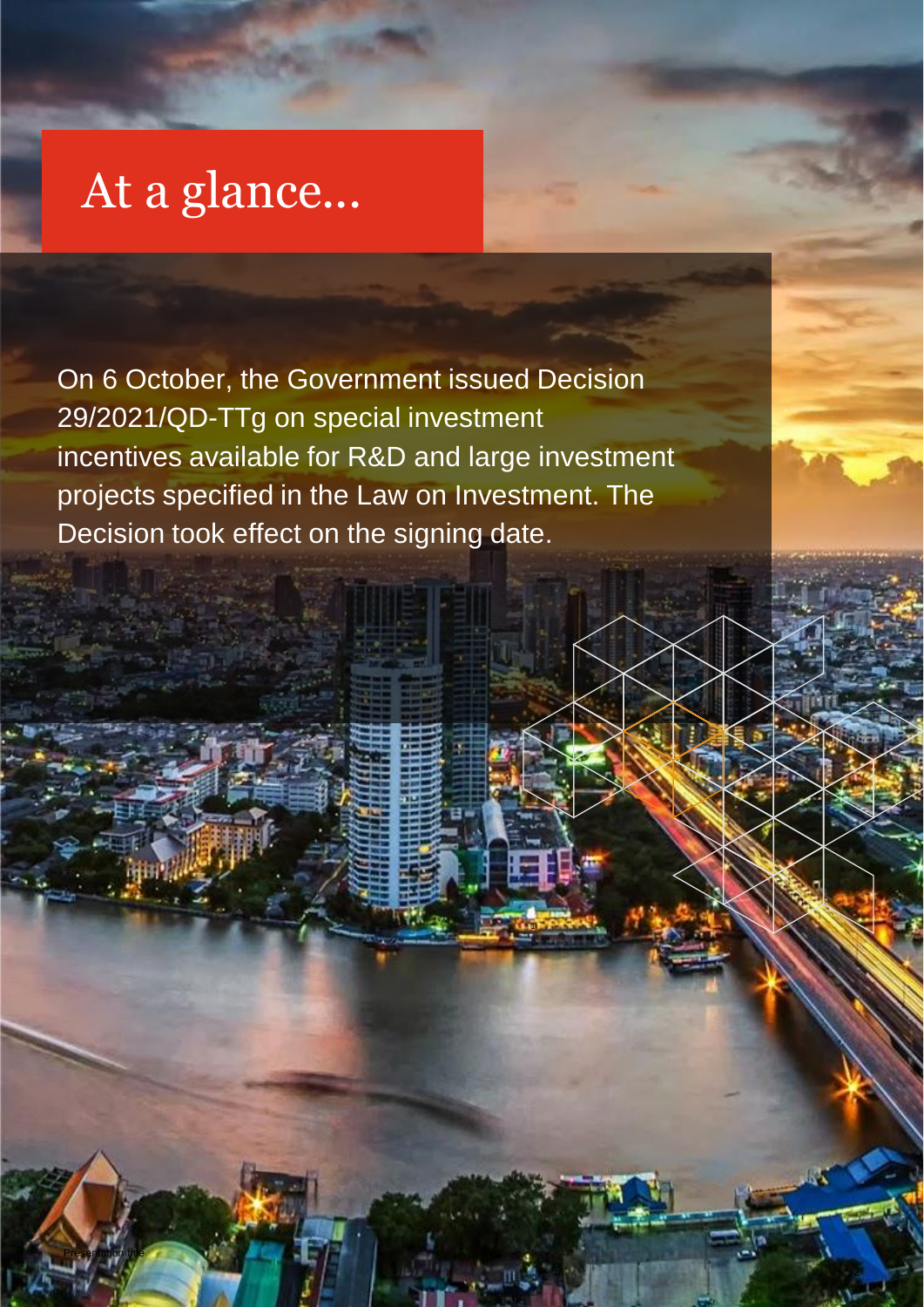## In detail …

#### **Key points**

The R&D and large investment projects which are eligible for these special investment incentives are:

- those which newly establish (including the expansion thereof) innovation centers, research and development centers with a total investment capital of at least VND 3 trillion (~USD 130 million) and with at least VND 1 trillion (~USD 45 million) disbursed within three years from the issuance date of the investment registration certificate ("IRC") or decision on approval of investment policy ("Group A projects").
- those engaging in especially incentivised activities with a total investment capital of at least VND 30 trillion (~USD 1.3 billion), with at least VND 10 trillion (~USD 450 million) disbursed within three years from the date of issuance of the IRC or decision on approval of the investment ("Group B projects").

The Decision provides guidance on the special incentives applicable to both new and expansion investment projects, including corporate income tax ("CIT") incentives.

Below are some key contents.

Presentation title

❑ A preferential tax rate of 9% for a period of 30 years, 5 years of tax exemption, plus a 50% CIT reduction for a subsequent 10 years apply to profits from Group B projects.

1

3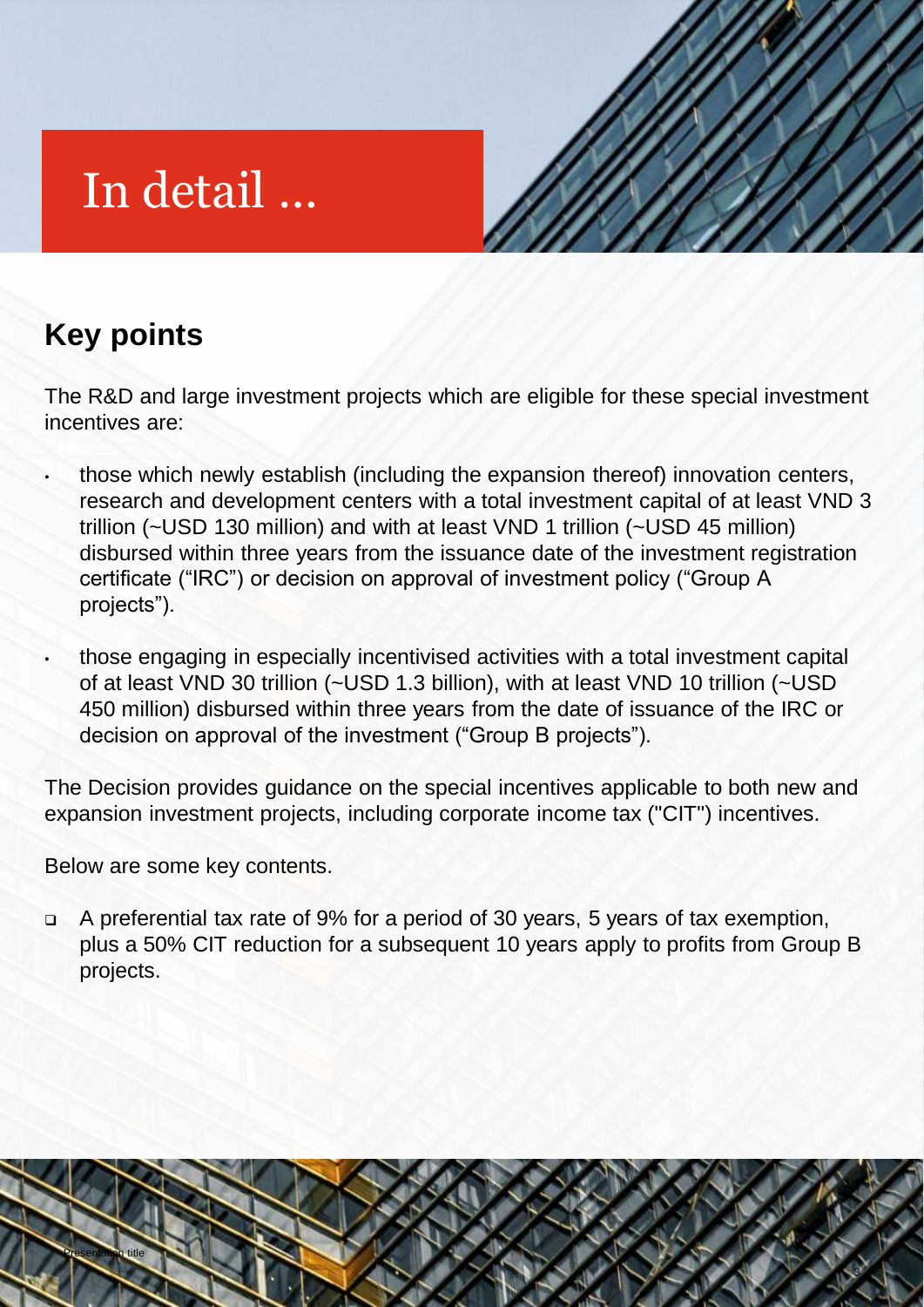### In detail …



1

4

- ❑ A preferential tax rate of 7% for a period of 33 years, 6 years of tax exemption, plus a 50% CIT reduction for a subsequent 12 years apply to profits from investment projects that fall into one of the following cases:
	- Group A projects

Presentation title

- Group B projects which meet one of the following four criteria: (i) being a level 1 high-tech project; (ii) having Vietnamese enterprises participating in the value chain at level 1; (iii) having added value (which is the total cost of products minus the expenses paid to overseas including imported materials, machine, equipment, royalty fees, etc) accounting for over 30% to 40% of the total cost of products; or (iv) meeting the criteria of technology transfer at level 1.
- ❑ A preferential tax rate of 5% for a period of 37 years, 6 years of tax exemption, plus a 50% CIT reduction for a subsequent 13 years apply to profits from investment projects that fall into one of the following cases:
	- national innovation centre established under a decision of the Prime Minister.
	- Group B projects which satisfy one of the following four criteria: (i) being a level 2 high-tech project; (iii) having Vietnamese enterprises participating in the value chain at level 2; (iii) having added value accounting for over 40% of the total cost of products; or (iv) meeting the criteria of technology transfer at level 2.
- ❑ The Decision provides detailed guidelines on the criteria to be considered as "level 1" or "level 2" as referred above.
- ❑ In addition, there are also (i) exemptions from land rental fee, water rental fee for between 18 and 22 years and (ii) reductions of these fees by 55% to 75% for the remaining lives of the above projects.